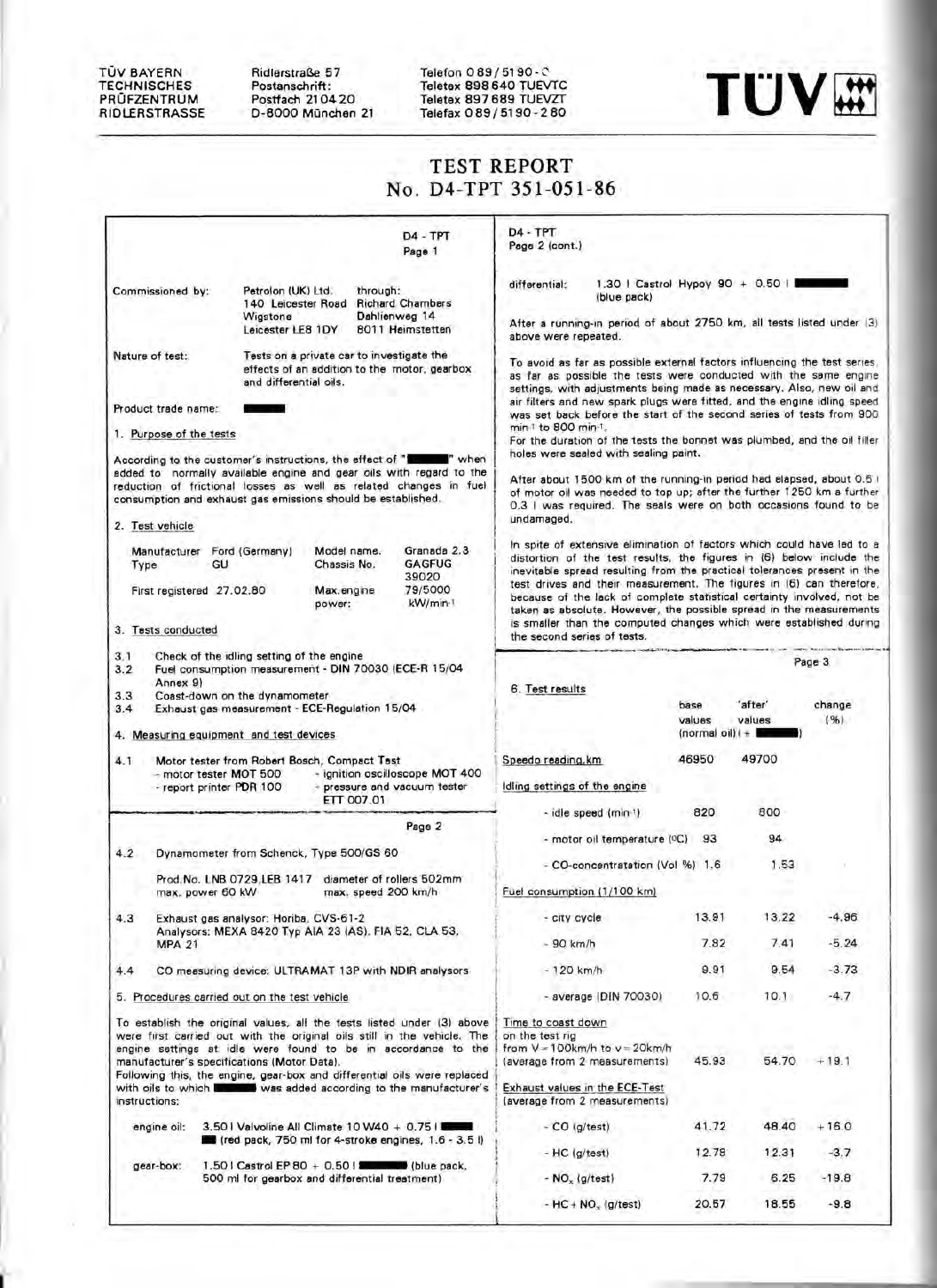TOV BAYERN **TECHNISCHES** PROFZENTRUM RIOLERSTRASSE . RidlerstraBe 57 Postanschrift: Postfach 210420 0-8000 Munchen 21

Teleton 089/5190 - 0 Teletex 898640 TUEVTC Teletex 897689 TUEVZT



Test Report No. 351-051-85 Petrolon (UK) Ltd. Leicester Road Wigstone Leicester LE8 lOY

04 - TPT

Page 4

## 7. Summary of Results

The reduction of the frictional losses in the test vehicle are evidenced most clearly by the considerably longer coast-down time  $(19.1\%)$  on the test rig. They gave an improvement in fuel consumption of 4.7% in the ECE mix. The changes in the exhaust gas emissions come less from the use of **the set of than** from the vehicle and/or motor settings. They fall more or less within the scatter area expected in such measurements. However. the reduction in nitrous oxides emissions can be attributed at least by inference - to the lower frictional losses in the engine through the use of

There were further tests made. beyond the main scope of'this report. which brought no negative results: among these were for example an investigation for possible fluorine or other acidic combinations in the **the computer of the set of the set of the set of the set of the set of the set of the set of the set of the set of the set of the set of the set of the set of the set of the set of the** the exhaust gases. which could have been undesirable for the environment or for the vehicle.

When the spark-plugs were changed before each series of tests. the compression of the cylinders was measured. While the peripheral measurements - such as the battery voltage - were not made. which would have allowed an unrestricted confirmation of the readings taken. the improvement measured - about 7.5 psi per cylinder - infers an improvement in the sealing of the cylinders.

In summary, it is confirmed that the tests described above under sections  $3 - \tilde{6}$  showed a measureable reduction in the frictional losses of the test vehicle through the addition of to the engine. gear-box and back axle oils. No negative effects resulted from the treatment.

This test report consists of pages 1 - 4 and may only be reproduced in its entirety.





Director of the Exhaust Test Centre (24YERN e<sup>v. \*</sup> Responsible Officer

Dipl.-Ing. H.P. Neppel Dipl.lng. E. Rauschmair

Munchen. D4-TPT04 ra/pf

013 a (11.8) ~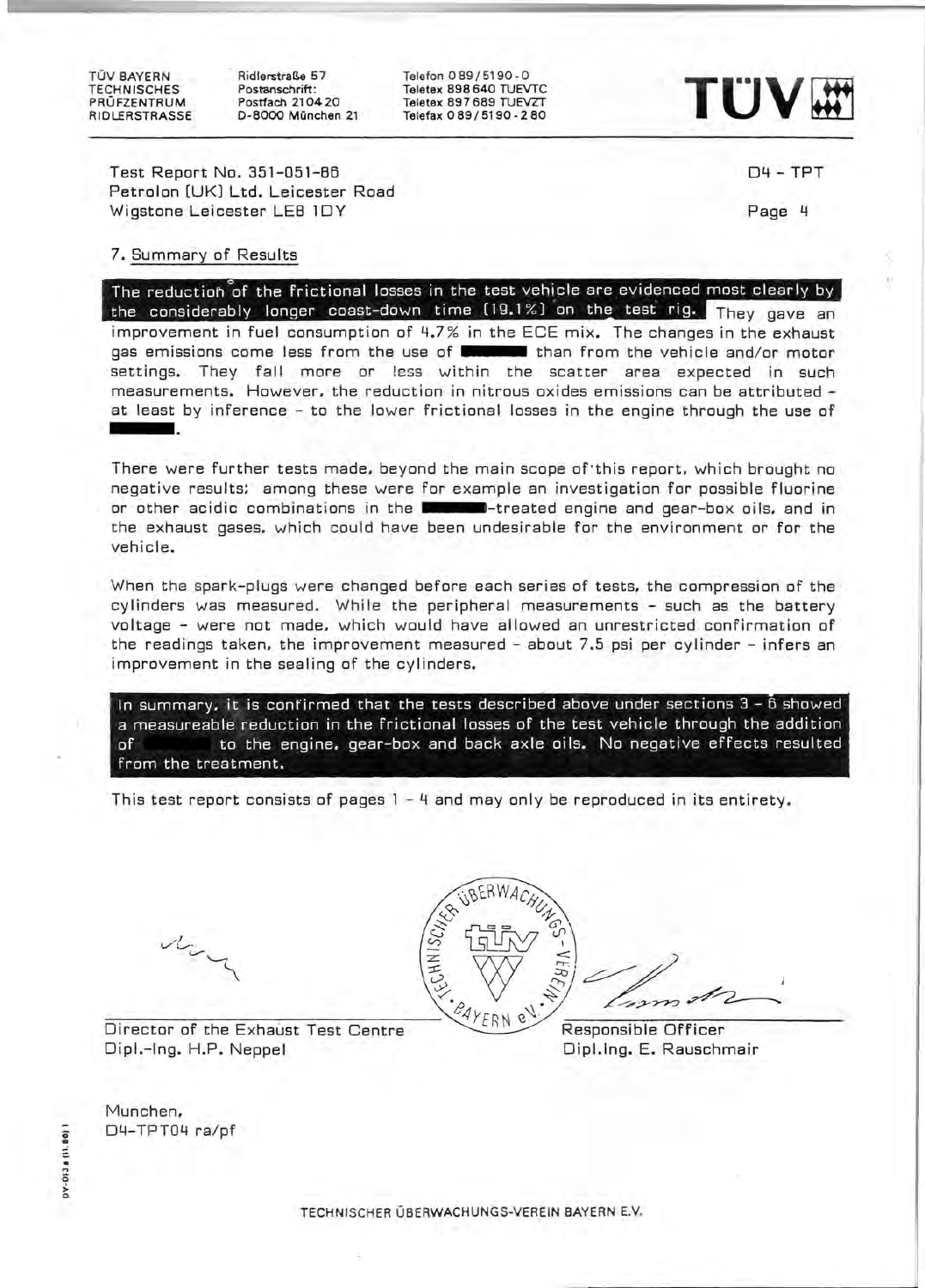TOV BAYERN **TECHNISCHES** PROFZENTRUM RIDLERSTRASSE Ridlerstraße 57 Postanschrift : Postfach 210420 0-8000 Munchen 21

Telefon 089 / 5190 - 0 Telex 17898640 TUEVTC Teletex 898640 TUEVTC



# **TEST REPORT**  No .D4-**TPT** -351-006-87

|                                                   |                                                                                                                                                                                                                   | D4 - TPT<br>Page 1                     | $D4 - TPT$                                                                                                                                                                                                                   |                                                                                                                                                                                                                |                     |        |  |  |
|---------------------------------------------------|-------------------------------------------------------------------------------------------------------------------------------------------------------------------------------------------------------------------|----------------------------------------|------------------------------------------------------------------------------------------------------------------------------------------------------------------------------------------------------------------------------|----------------------------------------------------------------------------------------------------------------------------------------------------------------------------------------------------------------|---------------------|--------|--|--|
|                                                   |                                                                                                                                                                                                                   |                                        | Page 2 (cont.)                                                                                                                                                                                                               | (blue box, 500 ml for gearbox, 500 ml                                                                                                                                                                          |                     | for    |  |  |
| Customer:                                         | Petrolon (UK) Ltd<br>140 Leicester Road                                                                                                                                                                           |                                        |                                                                                                                                                                                                                              | and differential)                                                                                                                                                                                              |                     |        |  |  |
|                                                   | Wigstone, Leicester LE8 IDY                                                                                                                                                                                       |                                        | differential:                                                                                                                                                                                                                | 1.00   Castrol Hypoy 90 + 0.50  <br>(blue box)                                                                                                                                                                 |                     |        |  |  |
|                                                   |                                                                                                                                                                                                                   |                                        |                                                                                                                                                                                                                              |                                                                                                                                                                                                                |                     |        |  |  |
| Type of test:                                     | Test of a private car to establish<br>the effect of an addition to the<br>differential                                                                                                                            | oils of the engine, gearbox and        | After a running-in period of about 1800 km all the tests under (3)<br>above were repeated.<br>To eliminate distortions in the results as far as possible the vehicle was                                                     |                                                                                                                                                                                                                |                     |        |  |  |
| Trade name:                                       |                                                                                                                                                                                                                   |                                        | kept at or re-set to the same values for both series of tests. For<br>instance, the air and oil filters and the spark plugs were changed, and                                                                                |                                                                                                                                                                                                                |                     |        |  |  |
| 1. Purpose of the test<br>should be established.  | According to the customer's instructions, the influence of "I<br>as added to the engine, gearbox and differential oils with regard to the<br>reduction of the frictional losses and the related increase in power |                                        | sealed with sealing paint.                                                                                                                                                                                                   | the engine speed at idle was set back from 850 rpm to 810 rpm<br>before the second series. For the duration of the running-in period the<br>bonnet was plumbed and sealed, and the oil filler hole screws were |                     |        |  |  |
|                                                   |                                                                                                                                                                                                                   |                                        | During a check after the first 800 km of the running-in period about<br>0.5 I of engine oil was used to top-up. At the end of the running-in                                                                                 |                                                                                                                                                                                                                |                     |        |  |  |
| 2. Test vehicle<br>Make:                          | Ford<br>Trade name                                                                                                                                                                                                | Sierra L                               |                                                                                                                                                                                                                              | period, after a further 1000 km, the dip-stick indicated a consumption                                                                                                                                         |                     |        |  |  |
| Engine type:                                      | LB OHC<br>Chassis number:                                                                                                                                                                                         | WFOAXXGBBA<br>CG 18791                 | were found intact.                                                                                                                                                                                                           | of about 0.2 I. At each of these checks the above mentioned seals                                                                                                                                              |                     |        |  |  |
| Engine number:<br>Capacity (cm3):                 | LB 18791 First registered:<br>1796                                                                                                                                                                                | 24 Feb 83                              |                                                                                                                                                                                                                              |                                                                                                                                                                                                                |                     | Page 3 |  |  |
|                                                   | Distance driven before engine change (km):<br>Distance driven with replacement engine (km):                                                                                                                       | about 115200<br>about 21470            | 6. Test results                                                                                                                                                                                                              | Initial                                                                                                                                                                                                        | Values after        | Change |  |  |
| 3. Tests carried out                              |                                                                                                                                                                                                                   |                                        |                                                                                                                                                                                                                              | values<br>before                                                                                                                                                                                               | treatment<br>with L | (%)    |  |  |
|                                                   | 3.1 Check on the idling condition of the engine.                                                                                                                                                                  |                                        |                                                                                                                                                                                                                              | treatment                                                                                                                                                                                                      |                     |        |  |  |
|                                                   | 3.2 Measurement of the power at the driven wheels on the rolling                                                                                                                                                  |                                        | km driven (engine)                                                                                                                                                                                                           | 21,470                                                                                                                                                                                                         | 23.270              |        |  |  |
| road at various engine speeds.                    |                                                                                                                                                                                                                   |                                        | Idle settings of engine                                                                                                                                                                                                      |                                                                                                                                                                                                                |                     |        |  |  |
|                                                   |                                                                                                                                                                                                                   | Page 2                                 | - engine speed (rpm)                                                                                                                                                                                                         | 810                                                                                                                                                                                                            | $810*$              |        |  |  |
|                                                   | 4. Test equipment and measuring devices used                                                                                                                                                                      |                                        |                                                                                                                                                                                                                              | - engine oil temperature(°C)<br>92                                                                                                                                                                             | 91                  |        |  |  |
|                                                   | 4.1 Motortester from Robert Bosch, Compact Test                                                                                                                                                                   |                                        |                                                                                                                                                                                                                              | $-$ CO concentration (vol %) $1.5 - 1.6$                                                                                                                                                                       | $1.5 - 1.6$         |        |  |  |
| - Motortester MOT 500<br>- Report Printer PDR 100 | - Vacuum tester ETT 007.01                                                                                                                                                                                        | - Ignition timing oscilloscope MOT 400 | Power output (kW) at rpm:                                                                                                                                                                                                    |                                                                                                                                                                                                                |                     |        |  |  |
|                                                   | 4.2 Dynamometer from MAHA, Type LPS 13                                                                                                                                                                            |                                        | $-5500$                                                                                                                                                                                                                      | 46.33                                                                                                                                                                                                          | 48.78               | 5.35   |  |  |
| - Build number 191                                | - Diameter of rollers 318 mm                                                                                                                                                                                      |                                        | 5000                                                                                                                                                                                                                         | 48.15                                                                                                                                                                                                          | 50.38               | 4.63   |  |  |
|                                                   | maximum loading 200 kW - maximum speed 200 km/h                                                                                                                                                                   |                                        | $-4500$                                                                                                                                                                                                                      | 47.97                                                                                                                                                                                                          | 50.03               | 4.29   |  |  |
|                                                   | 4.3 CO tester - UL TRAMAT 13P with NDIR analysors                                                                                                                                                                 |                                        | $-4000$                                                                                                                                                                                                                      | 45.98                                                                                                                                                                                                          | 47.65               | 3.63   |  |  |
|                                                   | 5. Work carried out on the test vehicle<br>To establish the base values, the tests listed under (3) above were                                                                                                    |                                        | $-3500$                                                                                                                                                                                                                      | 42.62                                                                                                                                                                                                          | 44.00               | 3.24   |  |  |
|                                                   | carried out with the original oils still in the vehicle. The engine settings<br>at idle were found to agree with the manufacturer's recommendations                                                               |                                        | $-3000$                                                                                                                                                                                                                      | 37.25                                                                                                                                                                                                          | 38,48               | 3.30   |  |  |
| (Autodate)                                        |                                                                                                                                                                                                                   |                                        | $-2500$                                                                                                                                                                                                                      | 30.10                                                                                                                                                                                                          | 31.03               | 3.09   |  |  |
|                                                   | Following this, the engine, gearbox and differential oils were replaced<br>with oils to which "Is was added, as follows:<br>3.50   Valvoline All Climate 10 W40 $+$ 0.75                                          |                                        | The above performance data have been 'normalised' back to the<br>standard base-line for intake air temperature and barometric pressure (t<br>$= 20$ <sup>o</sup> C, $p = 10$ 13 mbar). In every case the average of two test |                                                                                                                                                                                                                |                     |        |  |  |
| engine oil:                                       | engines, 1.6 - 3.5 l)                                                                                                                                                                                             | fred box), 750 ml for four-stroke      | readings has been taken.<br>The individual measurements are given in appendices 1-3.                                                                                                                                         |                                                                                                                                                                                                                |                     |        |  |  |
| gearbox:                                          | 1.5   Castrol EP 80 + 0.50                                                                                                                                                                                        |                                        | * set back from 850 rpm                                                                                                                                                                                                      |                                                                                                                                                                                                                |                     |        |  |  |